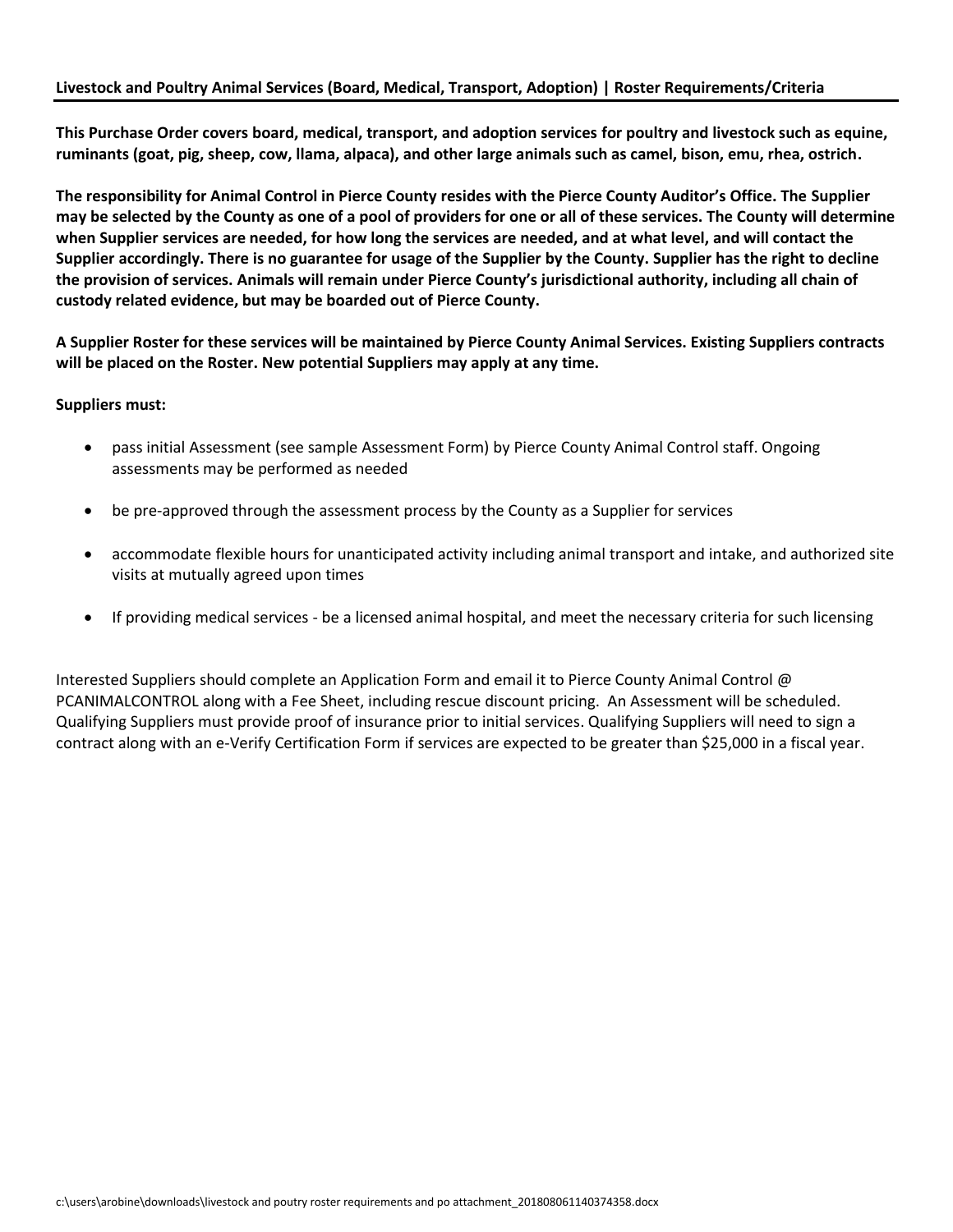**This Purchase Order covers board, medical, transport, and adoption services of poultry and livestock including equine, ruminants (goat, pig, sheep, cow, llama, alpaca), and other large animals such as camel, bison, emu, rhea, ostrich.**

**"Special Market Condition exists; this purchase is exempt from competitive purchasing requirement per RCW 39.04.280"** 

**The "on demand" and immediate health and well-being of poultry and livestock creates a special market condition for these services throughout the geographic area of Pierce County.**

**The responsibility for Animal Control in Pierce County resides with the Pierce County Auditor's Office. The Supplier may be selected by the County as one of a pool of providers for any/all of these services. The purpose and intent of the Purchase Order is to provide a pre-agreed upon pricing and process for engaging services in a confiscation situation, in which time is usually of an emergency nature for the safety and well-being of the animals involved. The County will determine when Supplier services are needed, for how long the services are needed, and at what level, and will contact the Supplier accordingly. There is no guarantee for usage of the Supplier by the County. Animals will remain under Pierce County's jurisdictional authority, including all chain of custody related evidence, but may be boarded out of Pierce County.**

## **Services**

- 1. Supplier must be pre-approved by the County as a Supplier for services.
- 2. Services under this agreement pertain to animals impounded from unincorporated Pierce County and contracted cities/towns. Pierce County staff will not advise or authorize care for animals from another jurisdiction.

Services are generally categorized as board, medical, transport, and adoption and include but not limited to:

# • **Board**

- o Standard board (pasture or stall), includes feed, grooming, and documentation using County standard documentation forms as provided. Animals are to be segregated for safety and security as appropriate.
- $\circ$  Feeding shall be done based on the recommendations of Animal Control or the designated attending veterinarian.
	- Special feed is defined as any feed above what is a normal maintenance feed specific to each species, IE, hay for horses, cattle, goats, sheep, etc.; rabbit food for rabbits; pig feed for pigs.
	- Special feed would be recommended by the Vet or ACO on specific animals IE, senior feed, grains, vitamins, or other supplements.
- o Additional board services may include:
	- Coordination of County authorized veterinary services (under the direction of a County authorized veterinarian) and farrier services.
	- Quarantine period for up to first 14 days and special boarding needs.
	- Special boarding needs require County pre-approval and include items such as blankets, individual grooming tools, halters and lead ropes, hoof boots and wraps.
	- Release including coordination of micro chipping, and other services needed prior to animals being released for adoption.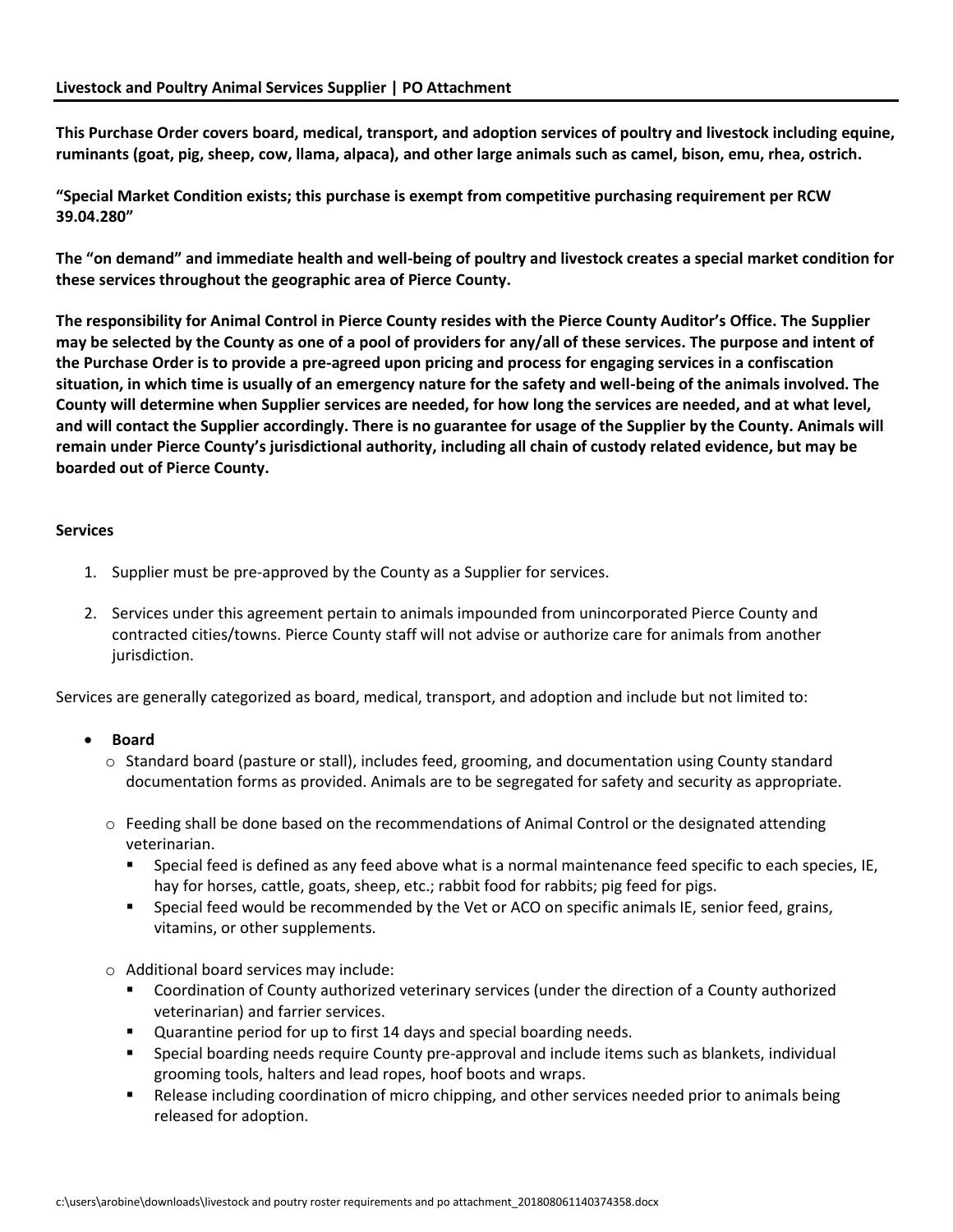- **Medical** (veterinarians only), including call out response capability.
- **Transport** which may include handling animals of varying sizes and conditions, and ability to transport animals on short notice.
- **Adoption** includes but not limited to taking custody of surrendered animals, preparing them for adoption, and finding them permanent adoptable homes.

Other related services, not specifically listed herein but determined by the County to be appropriate for the safety and well-being of the animals involved and which the Supplier agrees to provide, may be included within the scope of this agreement.

## 3. Strays

The Supplier shall not accept strays directly from citizens, without prior approval from the County.

4. Prior Authorization

Without prior authorization by the Pierce County Auditor or designee, an animal under this contract may not be removed from the Supplier's premises, "fostered out", or receive any non-emergent medical treatment (including procedures the Supplier intends to pay for themselves).

- 5. Notice of Request for Assistance: If the Contractor will be asked to assist with animals, reasonable notice will be given.
- 6. Right to Enter Premises: The parties agree that Pierce County can have access to the animals held by the Contractor and that Pierce County can have access to and enter upon the land and premises of the Contractor in order to have access to the animals without notice.
- 7. Photographs

No photographs, or evidence collection shall be completed on seized animals without the consent of the Auditor or designee. Pierce County Animal Control (PCAC) staff may require the Supplier to complete custody care records forms provided by PCAC.

8. Documentation

All documentation related to seized animals shall be provided to County Animal Control or the County prosecuting attorney upon request.

9. Viewing

The Supplier shall accommodate prosecution and defense representative requests for viewing seized animals in the Supplier's care at mutually agreed upon times. Animals owned by the County will not be available for defense viewing.

10. Right to Decline

Supplier has the right to decline service provision. If the Supplier accepts animals from the County and can no longer board the animals at the Supplier's facility, the Supplier shall contact the County and inform the County of such and reasonable time shall be given for the animals to be removed.

- 11. Right to Return: The parties agree that the contractor must release and/or transfer the animals to Pierce County upon demand of Pierce County.
- 12. Compliance: The contractor shall be solely responsible for ensuring that his/her facility and operations are in compliance with all applicable federal, state, and local laws and regulations.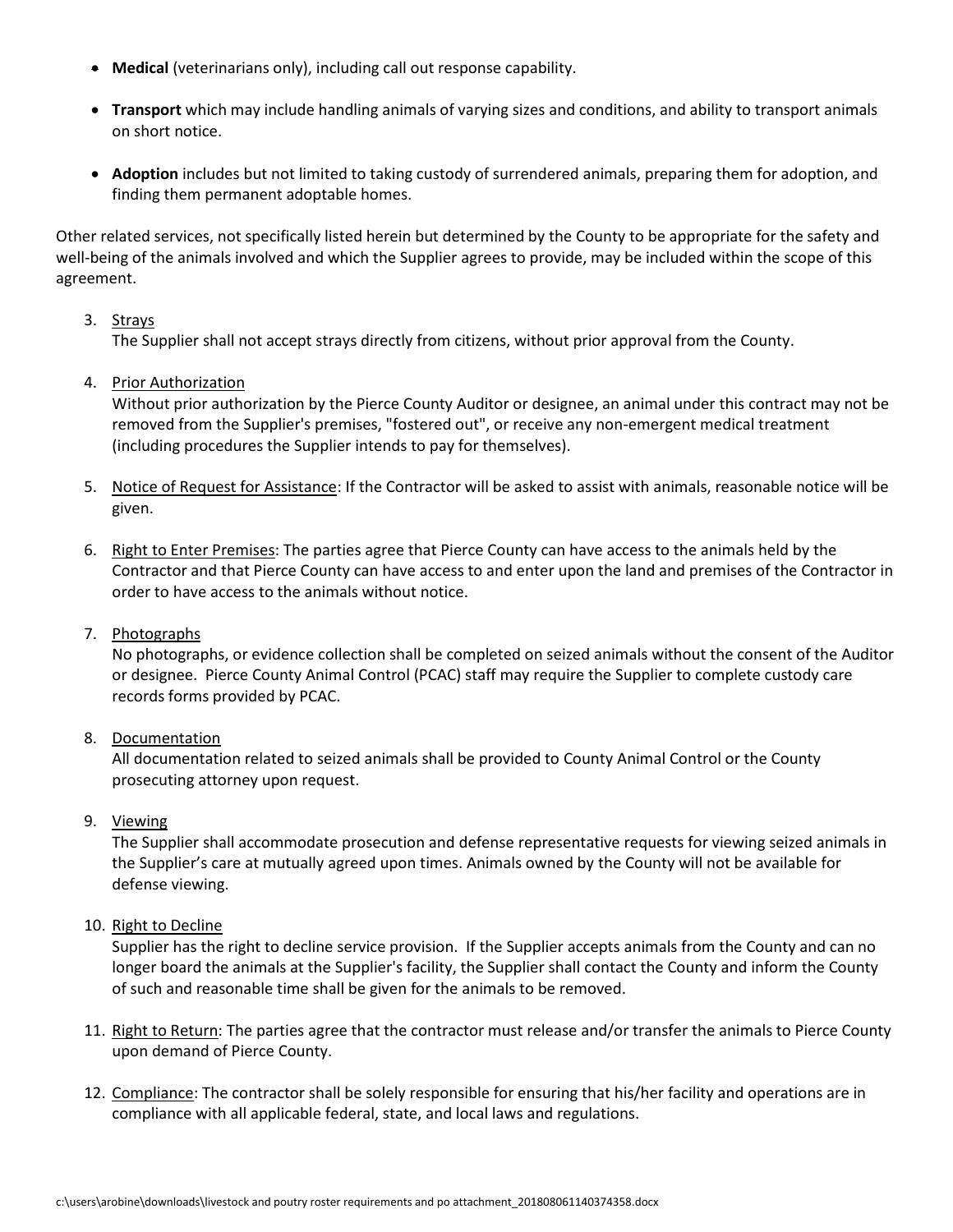### 13. Non-Compliance

- Failure to maintain daily care logs or follow Veterinarian or ACO feeding/care instructions will result in one or more of the following actions:
	- i. Written Notification stating violation and remedy.
	- ii. P.C. will remove animals and pay no fees for that month.
	- iii. P.C. will discontinue placing animals at the boarding facility.
- Boarding Facilities must pass an annual inspection, see inspection sheet attached.
- Failure to meet standards will result in one or more of the following:
	- i. Written Notification stating violation and remedy.
	- ii. P.C. will remove animals and pay no fees for that month.
	- iii. P.C. will discontinue placing animals at the boarding facility
- 14. Supplier shall contact 911 for after hour access to the on-call Pierce County Animal Control Officer.

#### **Contact and Billing Information:**

Pierce County Auditor's Office – Animal Services Brian Boman, Animal Control Supervisor 2401 So 35<sup>th</sup> St, Room 200 Tacoma WA 98409 Office: 253-798-PETS Fax: 253-798-7004 Cell: Brian: 253-377-0580 Email: [bboman@co.pierce.wa.us](mailto:bboman@co.pierce.wa.us)

Supplier will bill the County monthly. Invoices will include the number of animals, length of stay, a copy of the Pierce County Intake Form for each animal, and amount due. Email invoices to Pierce County Auditor's Office, attention Brian Boman a[t bboman@co.pierce.wa.us.](mailto:bboman@co.pierce.wa.us)

The County will reimburse the Supplier for payment within 30 days of receipt of invoice.

The Supplier shall notify the County of any pricing changes sixty days prior to effective date. The County reserves the right to negotiate pricing changes.